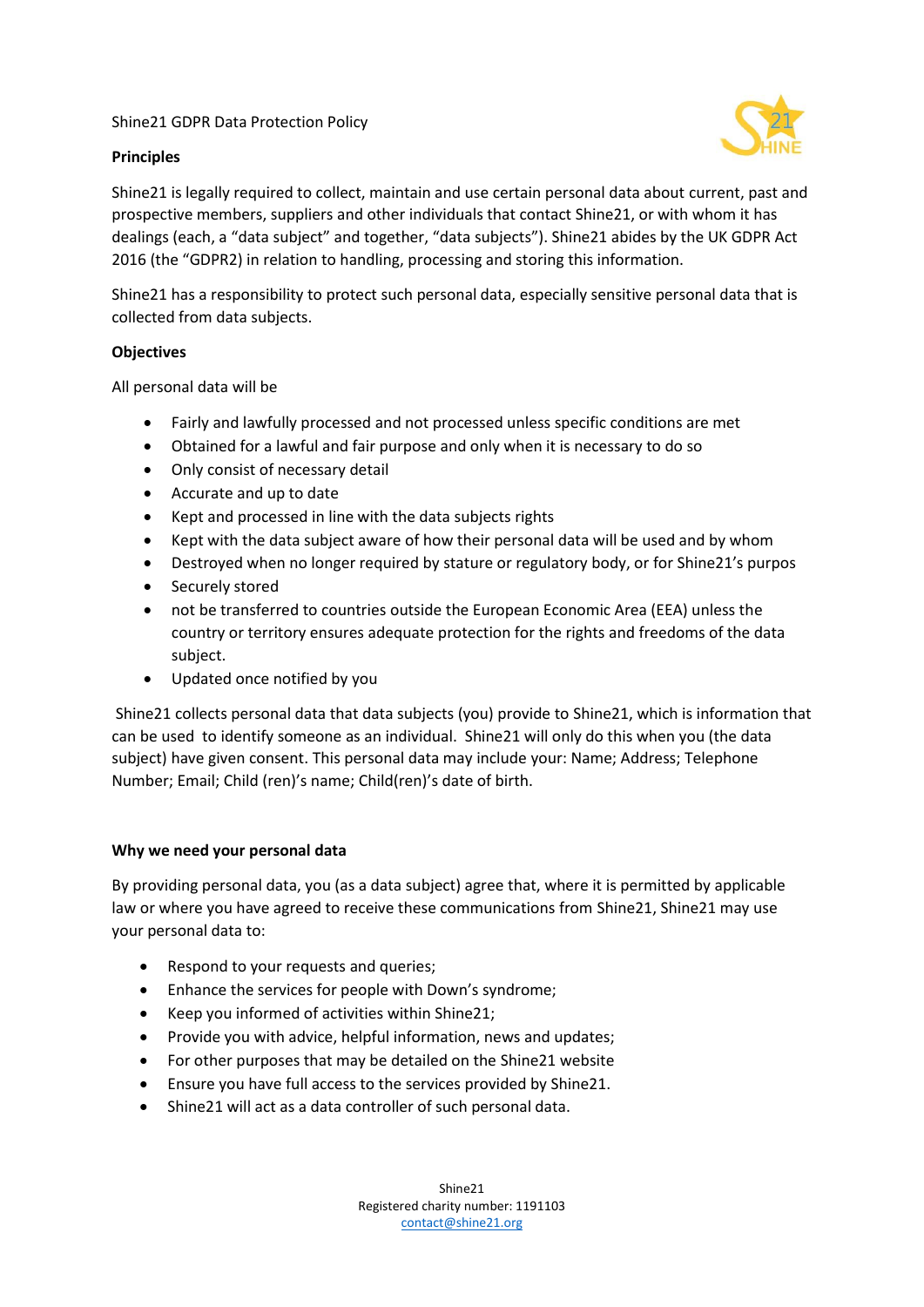### Shine 21 will;

Ensure appropriate measures to protect the confidentiality and security of personal data when using third party providers.

Use strict procedures and security features to prevent unauthorised access. Unfortunately, no data transmission over the Internet is 100 per cent secure. As a result, while we try to protect your personal information, Shine21 cannot guarantee the security of any information you transmit to us and you do so at your own risk.

only disclosure information if necessary to identify, contact or bring legal action against someone who may be causing injury to you or otherwise injuring or interfering with Shine21's rights, property or operations, other users of this website or any mobile application or anyone else who could be harmed by such activities; when Shine21 believes that applicable law requires it, or in response to any demand by law enforcement authorities in connection with a criminal investigation, or civil or administrative authorities in connection with a pending civil case or administrative investigation;

- ensure that if your personal data is transferred outside your country of residence, it will still be treated in accordance with this Policy.
- Prohibit any third parties from using your personal data for that third party's own purposes.

# **Subject Access Request**

Shine21 will retain your information only for the period necessary to fulfil the purposes outlined in this Policy unless a longer retention period is required or permitted by applicable law. Anyone who is the subject of personal data held by Shine21 of personal data that has been provided to us, at any time, using the contact information provided at the end of this Policy. Applicable laws may also give you the right to access information that you have provided to Shine21

If, as the result of a subject access request, any personal data is found to be incorrect it will be amended. Shine21 will deal promptly with subject access requests and will normally respond within 40 days. If there is a reason for delay, the person making the request will be informed accordingly.

### **Changes**

Shine21 will update this Policy to take account of changes in working practice or applicable law. If the changes that are made are material, Shine21 also may post a notice regarding the changes on its websites or social media sites. Shine21 encourages you to periodically review this Policy. Your action in continuing to use Shine21 websites and social media sites constitutes your agreement to this Policy and any updates. Subsequent changes in this Policy will not apply to personal data that were collected before the change is made. Shine21 reserves all of its all legal rights.

# **Contacting Shine21**

Please address any questions, comments and requests regarding this Policy to Shine21 using the contact details below.

To contact Shine21 call 07542428016 or email contact@shine21.org

Shine21 Registered charity number: 1191103 [contact@shine21.org](mailto:contact@shine21.org)